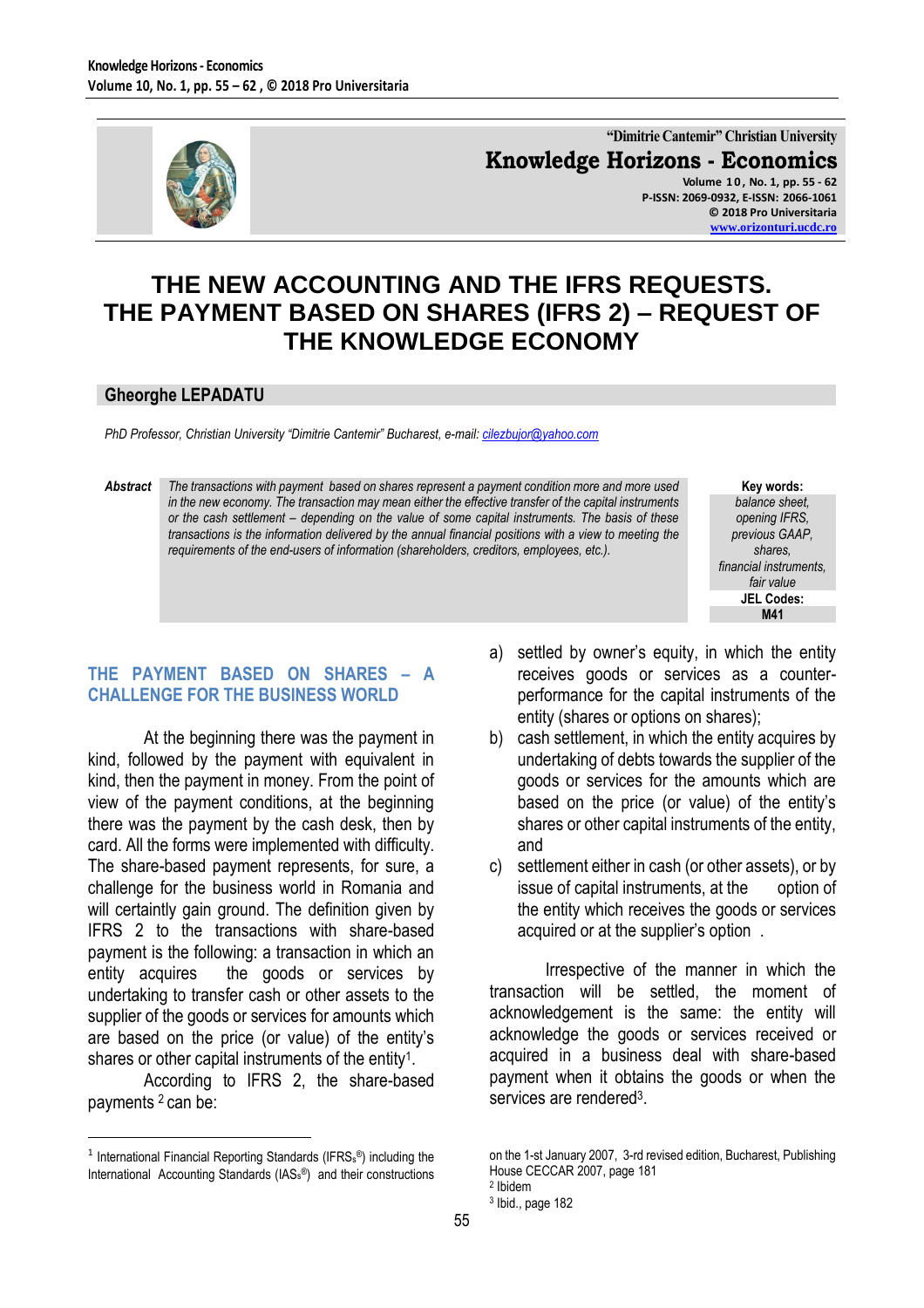If the goods or services acquired or received in a business deal with share-based payment are not qualified for the acknowledgement as assets, they will be acknowledged as expenditure. The initial acknowledgement is made in compliance with the rules provided in the General Frame for drawing up and presentation of the financial positions. In case that the payment is effected before the reception of the goods or services, the entity will acknowledge an advance payment granted. Depending on the manner in which the settlement will be done, the entity will acknowledge in counter-trade of the received goods or services either an increase of capital, or a debt.

The problem of accounting the share options, especially those issued for the executive staff and for other employees of a company, in direct compensation for their efforts, has been disputed for a long time<sup>4</sup> .

No present-day IAS approaches this matter, but the project IASB regarding the sharebased payment seems to produce a complete evaluation pattern on the basis of the fair value from among all the projects of the standardization bodies<sup>5</sup> .

The fundamental problem in IAS / IFRS is the credibility of accounting. Under the circumstances in which, for the same year, a similar public company, in different countries, publishes different images of the sizes of the owner's equity and of the results, complying logically with the rules in force in those countries, the trust of the users of information will suffer<sup>6</sup>.

# **SHARE-BASED TRANSACTIONS WITH THE EMPLOYEES OR ASSIMILATED PERSONS**

Lately, at international level, more and more companies started to grant their employees additional benefits in form of owner's equity securities issued either in form of additional compensations calculated on the basis of their own shares. This has several explanations, i.e.:

 In most of the countries, the taxation connected with salaries is perceived as burdensome and

 $\overline{a}$ 

then the employers look for cheaper manners to pay the salaries

- Usually, the options granted to the employees are opposable to them either at the moment of performance, or of selling the securities acquired on their basis (the taxation is not effected at the moment of granting the options, as it is effected – for example **–** at the cash paid salary);
- The entity benefits from the deduction of at least a part of the committed salary expenditure;
- The granting of pensions in form of determined benefits ( a very often used manner at the beginning of the 20-th century) is considered to be very expensive for the company because of the evolution of several factors, such as: the growth of the duration of useful life, of the average salary etc.;
- It is an incentive factor for the employees (especially for managers), who must obtain performances in order to obtain the capital securities (Attention: the reverse side of the coin: sometimes managers are stimulated to report false performances, just to receive additional compensations !);
- It is a factor of making the staff faithful, taking into account that the employee must – as a rule – spend a certain number of years in the company in order to be entitled to benefits;

 The companies regard the issue of capital as a very cheap financing source and prefer to increase the number of issued shares instead of spending additional money on salaries.

## **1. THE PURPOSES OF THE STANDARD (IFRS 2- SHARE-BASED PAYMENT)**

In order to guide the adoption, for the first time, of the international standards of financial reporting – whith regard to IFRS, the completion of the work at four projects of new-type standards was necessary, the first two as a result of the nonexistence of a previous standard, capable to became a starting guide, and the other two, for the achievement of the target of convergence between the two big accounting systems with worldwide

<sup>4</sup> Barry J. Epstein, Abbas Ali Mirza, WILEY IFRS 2005: *"Interpretarea şi aplicarea Standardelor Internaţionale de Contabilitate şi Raportare Financiară – Interpretation and Application of the International Accounting and Financial Reporting Standards", Publishing House Bucharest 2005, page 695*

<sup>5</sup> Ibidem

<sup>6</sup> Niculae Feleagă, *Sisteme contabile comparate* (Compared Accounting Systems), 2-nd edition, Vol. I, Contabilităţile anglosaxone (Anglo-Saxon Accounting Systems, Editura Economică (Economic Publishing House), Bucharest, 1999, page 18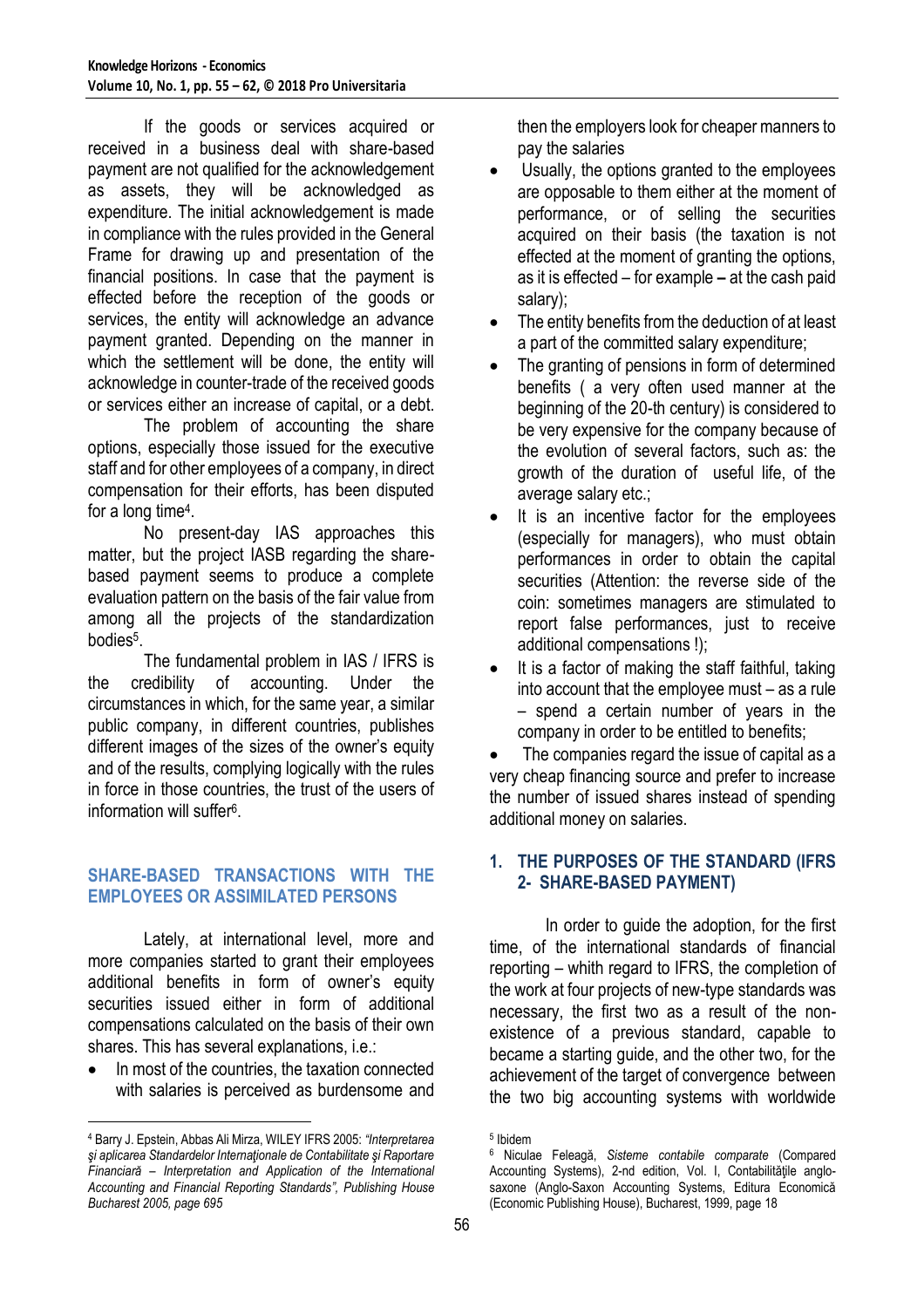vocation – the international one (IFRS) and the Anglo-Saxon one (US-GAAP). IFRS 2 belongs to the category of standardization products regarding the new economic and accounting fields. An entity adopting the IFRS for the first time is encouraged, but not obliged to apply IFRS 2 – the share-based payment. All the international bodies appreciate that these IFRS must apply to all the transactions with share-based payment<sup>7</sup>. IFRS 2 is more comprehensive than the employees' share options, because it treats the issue of shares (and rights on shares) in exchange for some services and goods<sup>8</sup>. The national legislation established the categories of legal bodies which applied the provisions according to the European Norms, the period of accounting harmonization extending during the period 1999-2005<sup>9</sup> . The main new aspects brought by these new legal regulations as compared to the Law no. 82/1991 and the Rules for application of this law refer especially to new concepts and targets, on the basis of which the information reported in the financial positions will be built.

The occurrence of two new documents<sup>10</sup> for the practice of accounting reporting in our country can be noticed, i.e.:

- " the status of the modification of the owner's equity" – which shows in detail the variations of the equity elements during the whole period of report, and
- "the status of the cash flow"  $-$  necessary to highlight the flow of earnings and payments during that period.

The annexes to the balance sheet have disappeared.

A series of new principles<sup>11</sup> appeared, such as:

- the principle of prevalence of the economic over the juridical aspect,
- the principle of the separate evaluation of the elements of assets and liabilities, and

 $\overline{a}$ 

• the principle of the significant importance.

The most important changes are those referring to the acknolwedgement and evaluation of the assets, respectively of the debts.

 The International Financial Reporting Standard 2 – IFRS 2 is the standard which leads us the accounting procedures under the circumstances in which the settlement towards the employees, suppliers and towards other categories of third parties are made also otherwise than by cash avalabilities, they are made also by securities, by financial instruments, by shares or by options concerning the shares.

IFRS 2 requires that an entity should acknowledge the business deals with share-based payment in its financial positions, including the transactions with the employees or other parties which will be settled in cash, other assets or instruments of the entity's equity. There are no exceptions to this IFRS, others than those for the transactions for which other Standards are applied<sup>12</sup>.

In the bookkeeping generated by the application of the standard IRFS 2, a fundamental difference is made between the members of the staff and third parties, because such a difference allows to evaluate the amount of the remuneration which the company will have to pay. The transactions referred to are not only those with the members of the staff, but also those made with third parties, when the effects are significant for the user of financial positions. The category "members of the staff" comprises the employees of the entity and natural persons assimilated to the members of the staff, defined as "persons working for the enterprise, under its leadership, in the same manner as those persons would do, who would be legally and fiscally considered members of the staff", as follows:

- ► the administrators non-employees:
- an individual who works under the direct supervision of the enterprise which receives the

<sup>7</sup> Hennie van Greuning, *International Financial Reporting Standards, A practical guide,* The World Bank, revised edition 2007, Institute IRECSON, Bucharest, 2007, page 163

<sup>8</sup> Ibidem

<sup>9</sup> Ordinance of the Ministry of Public Finances no. 907/27 June 2005, regarding the approval of the categories of legal bodies which apply the accounting rules according to the International Financial Reporting Standards, respectively accounting rules according to the European Norms, published in the Offical Journal of Romania, Part I, no. 597/11.07.2005

<sup>10</sup> Minică Boajă, Gheorghe Lepădatu, *Standardele Internationale de Raportare Financiară (I.F.R.S.), Noţiuni fundamentale (International Financial Reporting Standards, Fundamental Notions),* Publishing House Cermaprint, Bucharest, 2006, page 78

<sup>11</sup> Mihai Ristea, *Metode şi politici contabile de întreprindere (Accounting Methods and Policies of the Enterprise)*, Publishing House Tribuna Economica, Bucharest, 2000, page 38

 $12$  International Financial Reporting Standards (IFRS $_{s}$ ®) including the International Accounting Standards (IAS<sup>s</sup> ®) and their construction on the 1<sup>-st</sup> January 2007, 3-rd revised edition, Bucharest, Publishing House CECCAR 2007, page 182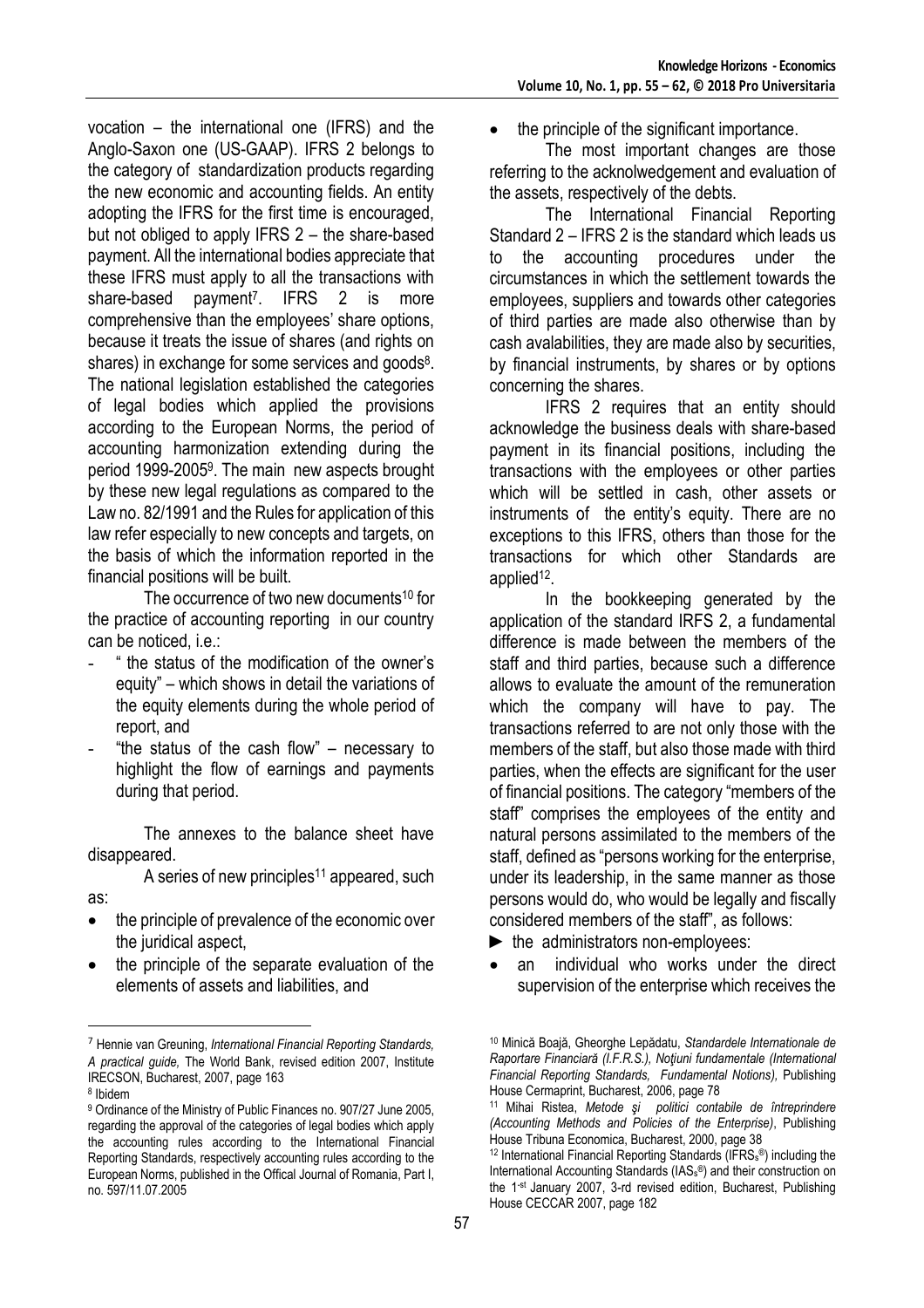goods or service, irrespective of who his legal employer is,

- a certain individual, on whose performance a contract depends (example: data processing);
- an individual gives all the advantages to the work and to the enterprise, for a certain period of time;
- the individuals working on project basis in all the projects in which the enterprise bears the risk of non-performance;
- an individual who renders services similar to those mentioned by the members of the staff, the administrators.

From the practical point of view, the difference between the members of the staff – as they have been defined before – on the one hand, and the third parties who supply goods and services – on the other hand, has incidence on the basis held for establishing the fair value (the fair value is the value of the instrument received by a member of the staff or assimilated to him); for third parties it is the value of the service performed or the delivered goods and also for the evaluation date in fair value. The remuneration may be immediate or deferred. The remuneration is deferred from the moment in which it is subject to the observance of conditions such as: the attendance of the employee in the enterprise, during a minimal period of time. The employee is also obliged to observe the provisions of the Labour Code. It has been agreed upon to integrate the temporal variable in the analysis.

## **2. THE EVALUATION OF THE SHARE-BASED PAYMENTS<sup>13</sup>**

A difference must be made between:

a) the date of attribution :

 $\overline{a}$ 

- corresponds to the moment in which the contract is concluded between the enterprise and the other party;
- is the date on which the entity and the counterparty have a mutual agreement concerning the terms and conditions of the agreement. If this date is approved by the shareholders or by the Board of Directors, the attribution date

corresponds to the date of approval by the competent body;

b) the date of acquirement of rights – from the practical point of view, the conditions of exercise are reached and the counter-party is free to exercise those rights:

c) the date of exercise – is the date on which the counter-party will effectively exercise those rights;

d) the date of evaluation – is not explicitly recognized by the standard; the term of "measurement" may be used – the date of evaluation is the date on which the value of the instrument, the service or the goods is measured. **In case of direct evaluation it is the date of completion of the performance, which corresponds – most often to the date of acquirement of the rights. In case of the indirect evaluation it is the date of attribution<sup>14</sup> .**

Before being recorded in the books, the remunerations based on shares must be evaluated. The principles to be applied are distinct, depending if the counter-party is a member of the staff or a third party.

Regarding the transactions with **"members of the staff",** the principle is that of **indirect evaluation.** The number of issued instruments, futures, must be estimated, i.e. those instruments for which the entity waits to be acquired, then to be measured at their fair value on the date of attribution. Regarding the transactions with third parties, the principle is that of indirect evaluation of the performed service. The fair value of the performed services and delivered goods must be kept in mind, on the date on which the latter are effectively received by the entity (example: the fair value of the equity instruments on the date on which the services are received and the goods delivered shall be kept in mind).

The payment is a means of voluntary performance of an obligation having a double juridical meaning: *a) lato sensu* , it means the voluntary performance of any positive obligation, to give or to do, being materialized in the assignment of a right, the creation of a right, the remittance of a right, the performance of a repair, the manufacturing

<sup>&</sup>lt;sup>13</sup> International Financial Reporting Standards (IFRS $_{s}$ ®) including the International Accounting Standards (IAS<sup>s</sup> ®) and their construction on

the 1-st January 2007, 3-rd revised edition, Bucharest, Publishing House CECCAR 2007, page 226 <sup>14</sup> Ibid., page 227.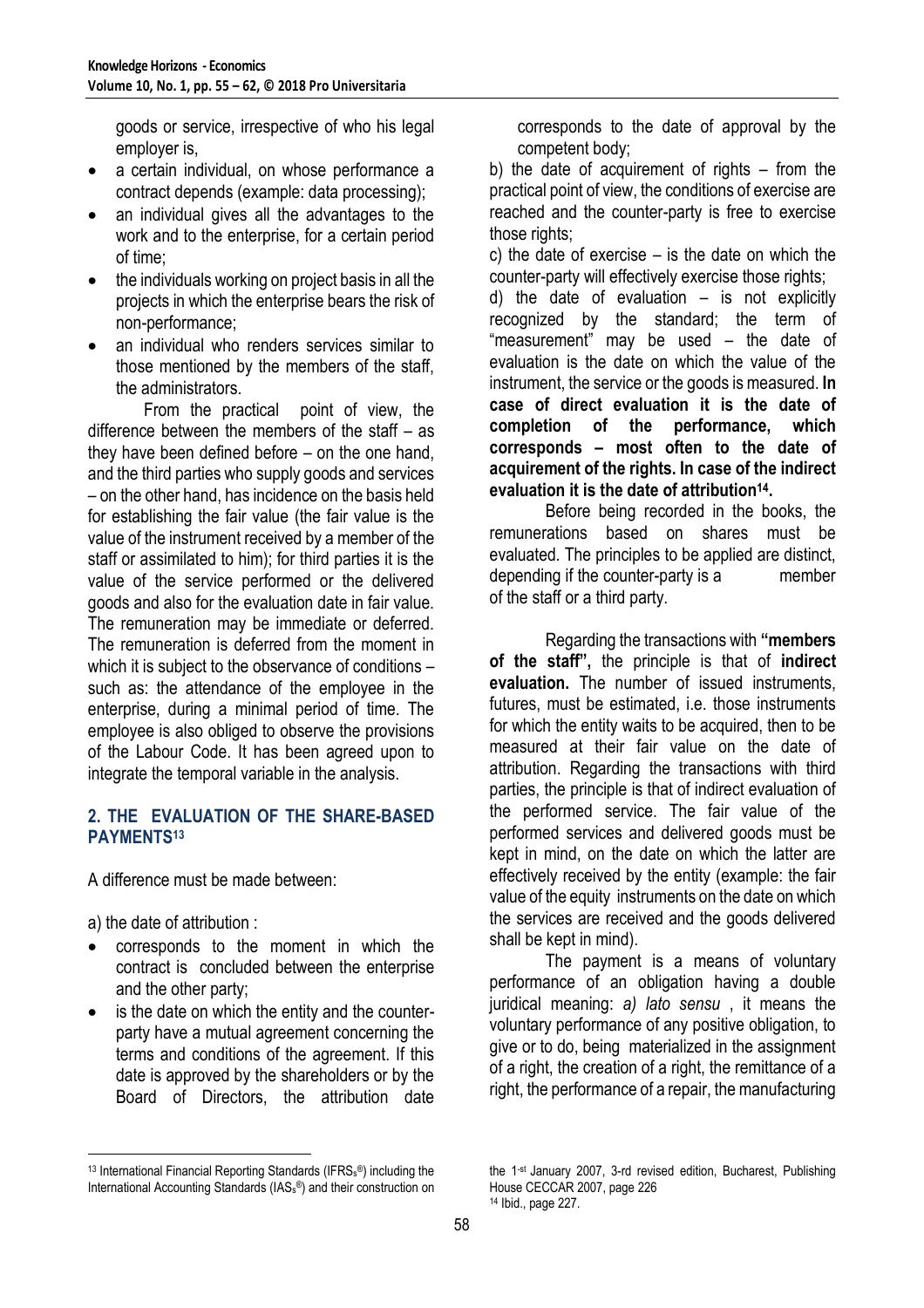of an object etc., *b) stricto sensu*, it expresses the obligation to give an amount of money.

The payment is also a civil juridical act that materializes the agreement between the person who makes the payment (solvens) and the person who receives it (accipiens) having as an immediate cause the intention to pay off an obligation (animo solvendi) by performing the service owed by the debtor to the creditor. The payment must be made to the creditor, his representative or to the person authorized by the law or the court of law to receive it. The exigencies of business activity have imposed the settlement of special rules regarding the price in the commercial obligations. These rules refer to the establishment of the price and the currency of payment. If on the conclusion of commercial contracts the parties did not establish the price but had in mind the real price or the current price, this will be the price in the lists of the stock exchange of the place where the contract has been concluded, respectively of the nearest place.

When, due to some circumstances, these legal criteria cannot be used, the law allows the contracting parties to establish the price by any means of evidence provided by the Commercial Code. Under the present circumstances, for establishing the price, the legal price approved by a normative act can also be taken into account. The share-based payment – IFRS 2- is not compulsory for the entities that have passed to IFRS, and if such a payment is used, it is necessary that previously it should be appropriately established by norms at internal level. Pursuant to the provisions of the Law no. 31/1990, re-issued, in the joint stock company the registered capital is represented by shares issued by the company, which, as per manner of transmission may be registered shares or bearer shares. The shares issued by a joint stock company as a result of a subscription by public offer of marketable securities are subject to the rules applicable to the organized market on which those shares are marketed.

The term "share" has several meanings:

 $\bullet$  it is a fraction of the registered capital – it must compulsorily be equal to the other shares; the law provides a **minimum ceiling** regarding the nominal value of the share, which means that the company may issue shares with a higher nominal value,

- $\bullet$  it is a security it contains and establishes the rights and obligations arising from the capacity of shareholder,
- it designates the relation within the company, i.e. the legal relation between shareholder and company.

The characteristics of the shares:

- they are fractions of the registered capital that have a certain nominal value
- they are equal fractions of the registered capital,
- the shares are indivisible,
- they are negotiable securities  $-$  the shares issued by the company are securities which incorporate certain property values, therefore they are considered securities or credit securities and are called marketable securities.

It has been noticed that the shares do not completely fulfill the conditions of the credit securities; the shares represent securities which incorporate certain rights, but they do not fulfill the conditions of autonomy and literalness. Thus, the shares are not autonomous securities, independent of the juridical act from which they derive, they arise from the company contracts. At the same time, in case of assignment of shares, the person who acquires them becomes the holder of a derived right, and not of a new, initial right. In order to enable the performance of share-based payments, appropriate modifications of the law must be made.

The shares are securities without literalness, the extent of the rights conferred is incompletely established by the security, reason for which the memorandums of association must be checked.

Because they have not all the characteristics of the credit securities, it is considered that they are not perfect credit securities, but special securities, called corporate, associate or participation securities.

The target of IFRS 2 is represented by the specification of the financial reporting by an entity when it performs a transaction with share-based payment, which requires that an entity should reflect in its profit, or in loss, its financial position, the effects of the share-based deals, including the expenses associated to the transactions in which options on shares are granted to the employees.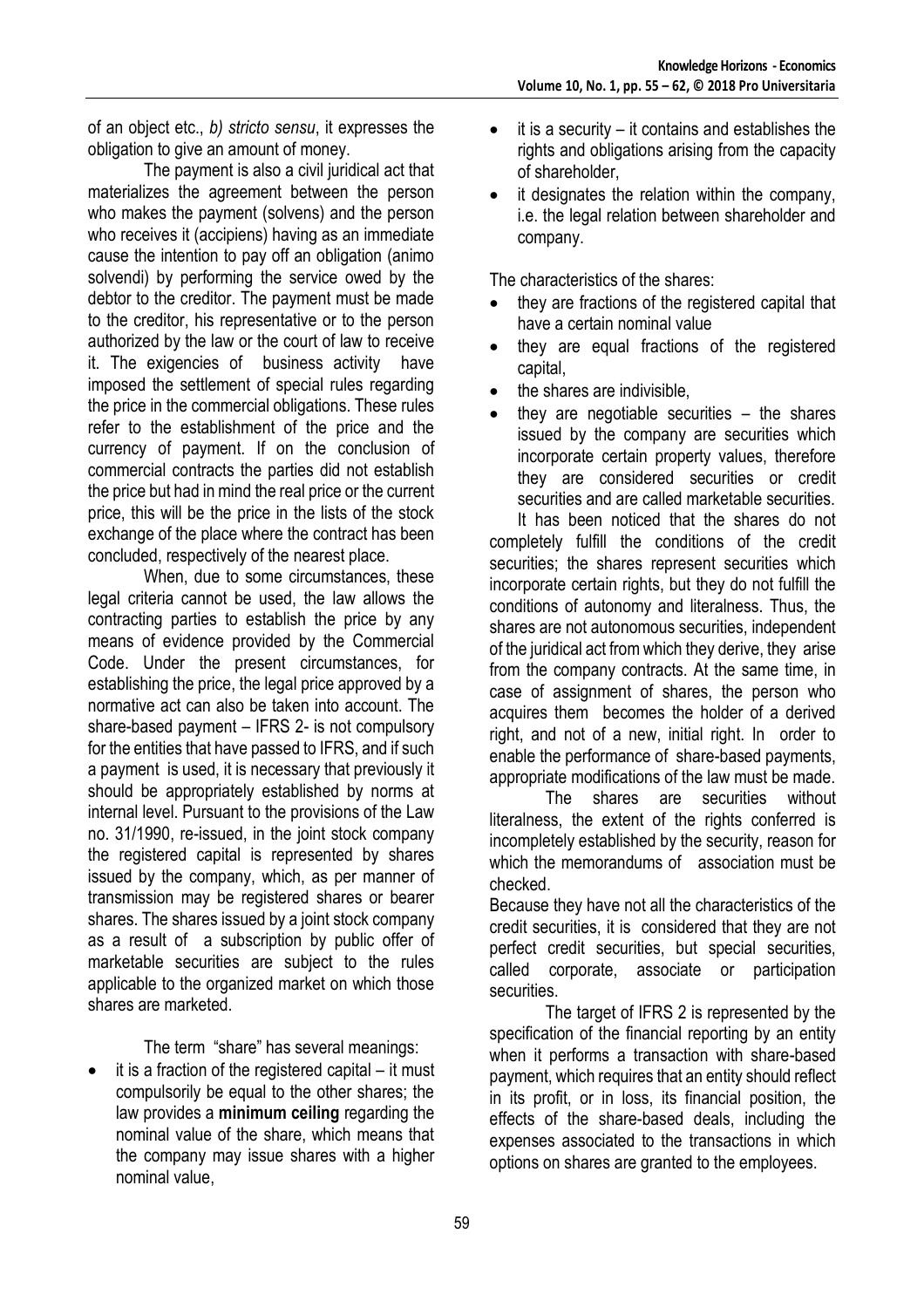#### **3. THE AREA OF APPLICABILITY<sup>15</sup>**

At the level of the European Union, the entities which quote and those which consolidate the financial positions must apply the IAS / IFRS. Some countires have applied quantitative criteria of "size". It is the principle of public responsibility, which should divide the enterprises into two categories, that gains more and more ground:

- enterprises with public responsibility those who must apply complete IFRS;
- the other enterprises that should apply another set of standards – those specific for the small and medium-size enterprises.

IFRS is a model of Anglo-Saxon financial reporting and is orientated towards the capital market.

*a) The acces to the international standards* There are three manners of acces to the application of IFRS:

- $\blacksquare$  the adoption of the IFRS as such the ideal manner – which presumes difficulties connected with different cultures and traditional values, juridical systems which are different from the origine of law of IFRS, but also with the acceptance of the priority of the principles which have to replace the traditional national rules;
- the working out of national standards based on the principles stipulated in IFRS;
- the adaptation of the IFRS to the specific national character.

*b) Factors that influence the implementation of IFRS* Among the factors that influence the implementation of IFRS, the following are worth mentioning:

- the principles – standards must be based on principles and not on detailed rules, as it is known that "by detailed rules a chance is given to the infringement of the law",

- complexity – the more sophisticated the IFRS become, it seems that they do not represent the best solution for all the enterprises.

 $\overline{a}$ 

#### *c) The application of IFRS in Romania*

In order to establish the enterprises which apply these rules, the standardization body used the quantitative criterion referring to:

- the turnover –at least 7.3 million EURO,
- total assets  $-$  a volume of at least 3.65 million EURO and
- number of employees at least 50 employees.

According to Romania's calendar, starting with the year 2006 only those enterprises that had on the 31-st December 2005 a turnover under 7.3 million EURO, a volume of assets under 3.65 million EURO and under 50 employees remained outside the application programme of these rules.

The final standard IFRS  $2 -$  payments assimilated in shares, including those assimilated within the saving plans of the company, provides as a general principle that the granting of equity instruments to remunerate goods or services obtained or which are going to be obtained, which must be evaluated at their fair value and recorded as expenditure – as they are consumed; the counter-party in accounting formula is represented by the equity or the debts – in some particular cases.

The standard IFRS 2 provides many details regarding the ways of establishing the fair value of the acquired goods and services<sup>16</sup>.

The registration of an expenditure in the books (or of an asset, according to the circumstances), to reflect the fair value of the obtained goods and services, will create a major discrepancy for the financial positions.

The provisions that do not appear in form of discrepancies<sup>17</sup> refer to:

- establishing the fair value of the received goods and services, paid for by equity instruments;
- the manner of application of the general principle of bookkeeping in some particulare situations;
- processing the payment transactions assimilated in shares, completed by the payment of liquidity;

<sup>&</sup>lt;sup>15</sup> International Financial Reporting Standards (IFRS<sub>s</sub>®) including the International Accounting Standards (IAS<sup>s</sup> ®) and their construction on the 1-st January 2007, 3-rd revised edition, Bucharest, Publishing House CECCAR 2007, page 214

<sup>&</sup>lt;sup>16</sup> International Financial Reporting Standards (IFRS<sub>s</sub>®) including the International Accounting Standards (IAS<sup>s</sup> ®) and their construction on the 1-st January 2007, 3-rd revised edition, Bucharest, Publishing House CECCAR 2007, page 230. <sup>17</sup> Ibidem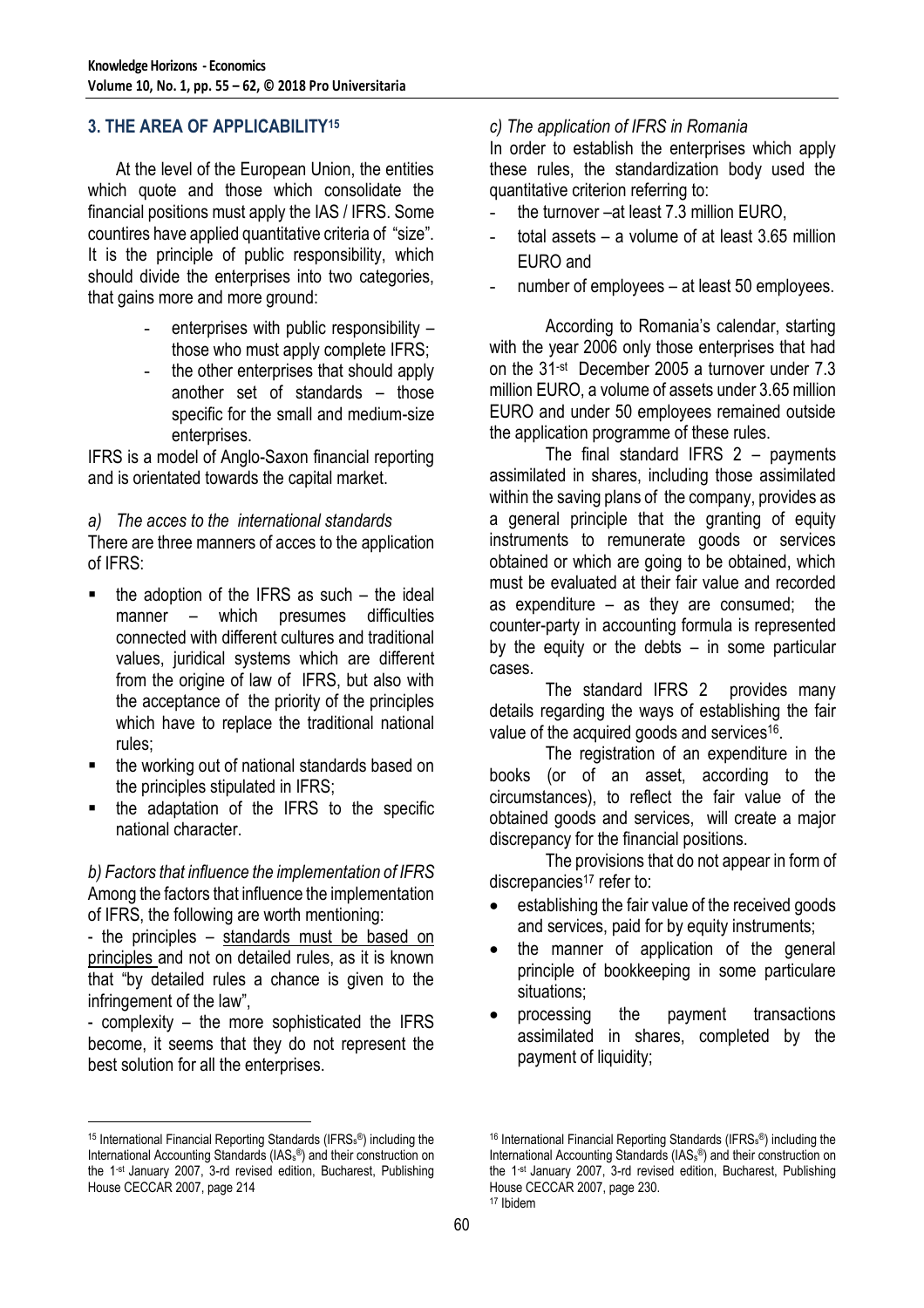processing the payment transactions assimilated in shares, which allow the choice of the manner of settlement (liquidity or equity instruments), either with the issuer, or with the beneficiary.

The entity shall apply IFRS 2 in registering all the transactions with share-based payment (the opening balance sheet IFRS is the border point between the national accounting policies and practice and IFRS), and provides the evaluation principles and specific requirements for the following transactions:

- *the transactions with share-based payment with settlement in equity instruments of the entity –* the entity receives the goods and services as counter-value for *the equity instruments;*
- *the transactions with share-based payment with settlement in cash* - the entity acquires goods and services by undertaking debts towards the suppliers of those goods or services, whose amount is based on the price of the shares or of other equity instruments;
- *Transactions in which the entity receives or acquires goods or services,* and the terms of the agreement allow either the entiy or the supplier of those goods or services the choice of the manner of settlement in cash – or other assets, or by issuing of equity instruments.

#### **4. ACKNOWLEDGEMENT. ELEMENTS REGARDING THE PAYMENTS ASSIMILATED IN SHARES<sup>18</sup>**

An entity will acknowledge the goods or services received or acquired by a transaction with share-based payment when it obtains the goods or when the services are performed. The entity will acknowledge a corresponding growth of its equity if the goods or services have been received in a transaction with share-based payment with settlement in equity instruments of the entity, or a debt if the goods or services have been acquired in

 $\overline{a}$ 

a transaction with share-based payment with settlement in cash. When the goods or services received or acquired in a transaction with sharebased payment are not qualified for acknowledgement as assets, they shall be acknowledged as expenses.

The expenditure derives from the consumption of goods or services – the services are generally consumed immediately, in which case the expenses are acknowledged by the partner who performs the services. The goods can be consumed during a period of time or, in case of stocks – sold at a subsequent date, in which case the expenditure is acknolwledged when the goods are consumed or sold.

Sometimes it is necessary for an expenditure to be acknowledged before the goods or services have been consumed or sold, because the latter do not qualify for the acknowledgement as assets (example: an entity may acquire goods as part of the research stage of a project for the development of a new product). Although those goods have not been consumed, they can be in the position of not meeting the conditions for the acknowledgement as assets according to the applicable IFRS.

We can conclude that IFRS 2 belongs to the category of the standardizing products concerning the new economic and accounting fields. An entity which adopts the IFRS for the first time is encouraged, but not obliged to apply IFRS 2 – the share-based payment. All the international bodies appreciate that these IFRS must be applied to all the transactions with share-based payment. The IFRS 2 are more comprehensive than the options on shares of the employees because they treat the issue of shares (and rights on shares) in exchange for services and goods.

<sup>18</sup> Hennie van Greuning, *International Financial Reporting Standards, A practical guide,* The World Bank, revised edition 2007, Institute IRECSON, Bucharest, 2007, page 165